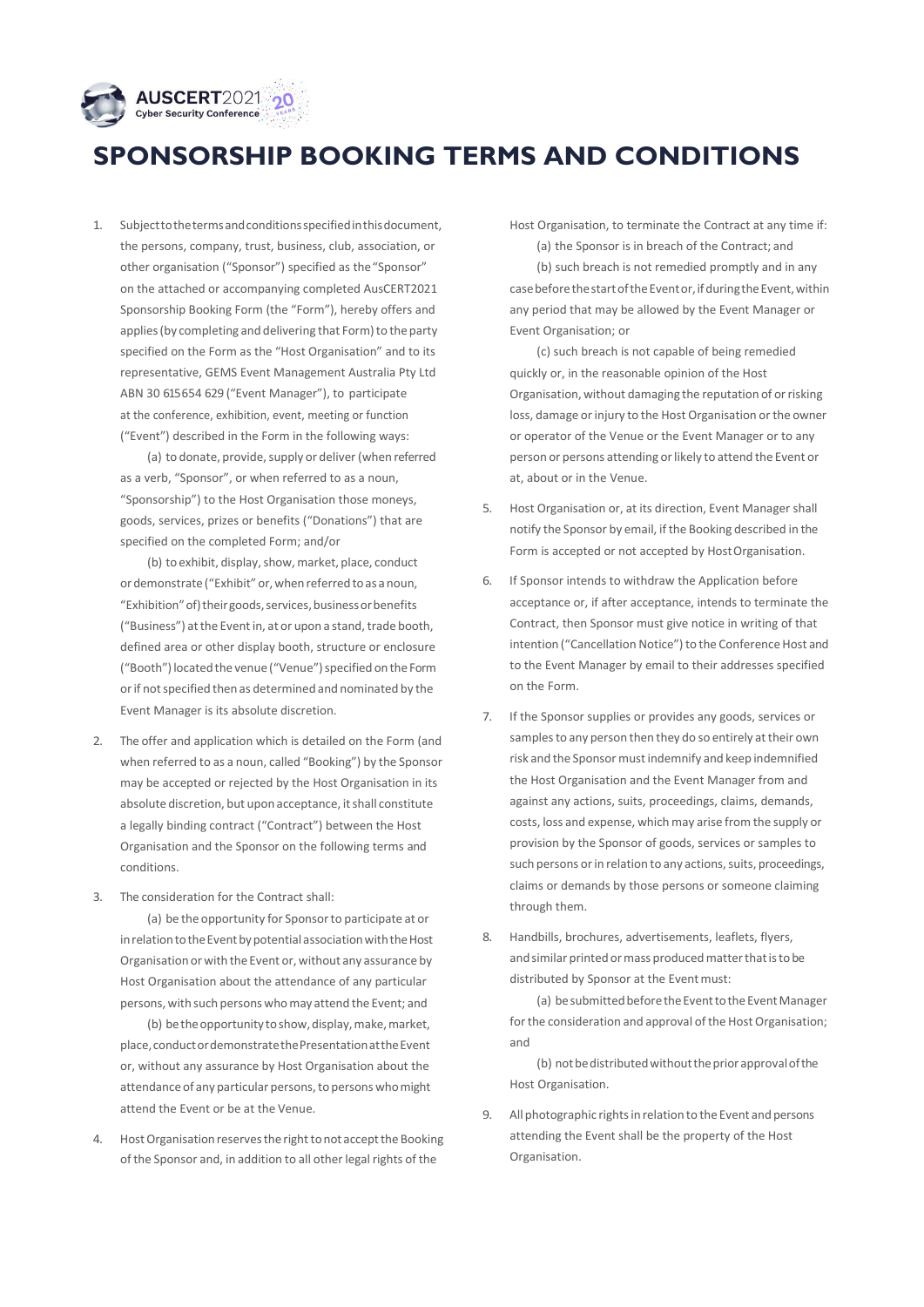

- 10. Event Manager may refuse any person or persons entry to the Event including any person or delegate who has paid to enter or attend the Event if the Event Manager has reasonable grounds to do so.
- 11. Sponsor must ensure that all passes to the Event or any part of the Event, which is supplied for specific staff of the Sponsor, must not be used by any other persons without prior approval by the Event Manager.
- 12. Sponsor must not bring or permit to be brought to the Event or in or about the Venue, any dangerous thing without the prior written approval of the Host Organisation and the operator and owner of the Venue.
- 13. The rights, obligations, benefits and liabilities under this Contract cannot be assigned or transferred by Sponsor without the Host Organisation's prior written approval.
- 14. If the holding of the Event or any part thereof or the supply of any services in relation to the Event is prevented, delayed or abandoned because of any storm, tempest, flood, or other inclement weather event, strike, riot, war, trade disputes, restraint or order of any government agency, or other causes not within the control of the Host Organisation then the Host Organisation will not be held liable for any loss, cost, claim, damage or action suffered by, incurred or against Sponsor as a consequence of such prevention, delay or abandonment.
- 15. Sponsor consent to their contact details being shared by and with the Event Manager, the suppliers and contractors of the Event and the Host Organisation to assist with the Event.
- 16. The Host Organisation, acting by and through the Event Manager, may without limitation:

(a) take such precautions asthey deem necessary for the health, safety, protection and security of persons and property in relation to the Event orthatmay be at or about the Event and the Sponsor must comply with all reasonable directions and requests in that regard from or by the Event Manager from time to time; and

(b) contract, engage, permit, allow or encourage such other persons, company, trust, business, club, association, or other organisation to use or exhibit at the Venue during the Eventortosponsor,market,attend,present,speak,promote or advertise their business, profession, activities, benefits or goods or services at the Event as the Host Organisation may in its absolute discretion deem fit;

(c) PROVIDED that such action or decision by the Host Organisation or Event Manager pursuant to this provision shall not be malicious and must be in good faith and not intended to deny or remove the benefit of the Sponsorship or, as the case may be, the Booth or the consideration for the Sponsor entering into this Contract.

17. The Sponsor will not withhold, set off, withdraw, cancel, alter or reduce payment of an amount of moneys payable under this Contract. However, the Host Organisation may, in its sole discretion, grant partial refunds to Sponsors who give the Host Organisation written notice of their intention to withdraw from the Conference as follows:

If the Number of Months' written notice before the start of the Eventisasfollowsthentheamountofpotentialrefundmaybe as set out below:

(a) More than 3 months – 70%; or (b) More than 2 months to 3 months – 20%; or (c) 2 months or less –0%

If the Host Organisation cancels the Event, the Host shall refund all moneys paid by the Sponsor. If the Host Organisation reschedules the Event, the Sponsors shall have 21 days to elect either to terminate this Contract and then the Host Organisation must refund all moneys paid bythe Sponsor.

- 18. Sponsor must donate, provide, supply or deliver the Sponsorship to the Host Organisation in accordance with any specifiedtimeperiodsandanyspecialtermsandconditionsas may be on the Form, but failing the specification of such time periods or special terms and conditions being on the Form, then forthwith upon acceptance of the Sponsorship Application by either the Host Organisation or Event Manager.
- 19. If Host Organiser does not accept the Application, it will refund or cause a refund to Sponsor of any cash or monetary Sponsorship that is paid to the Host Organisation or its representative Event Manager.
- 20. The Host Organisation, acting by and through the Event Manager, may without limitation at any time, before or during the Event, alter the size, shape, location or position oforlightingorotherservicestotheSponsor'sBoothwithin the Venue, provided that is in the best interests of the Event or required by the owner or operator of the Venue, PROVIDED that any such action or decision by the Host Organisation or EventManagerpursuanttothisprovisionshallnotbemalicious and must be in good faith and not intended to deny or remove the benefit of the Booth or consideration for the Sponsor entering into the Contract.
- 21. Sponsor must:

(a) notuseanypartoftheVenueotherthantheBooth designatedbytheEventManagerfromtimetotimeforany other purpose than the permitted use of the Exhibition and Business;